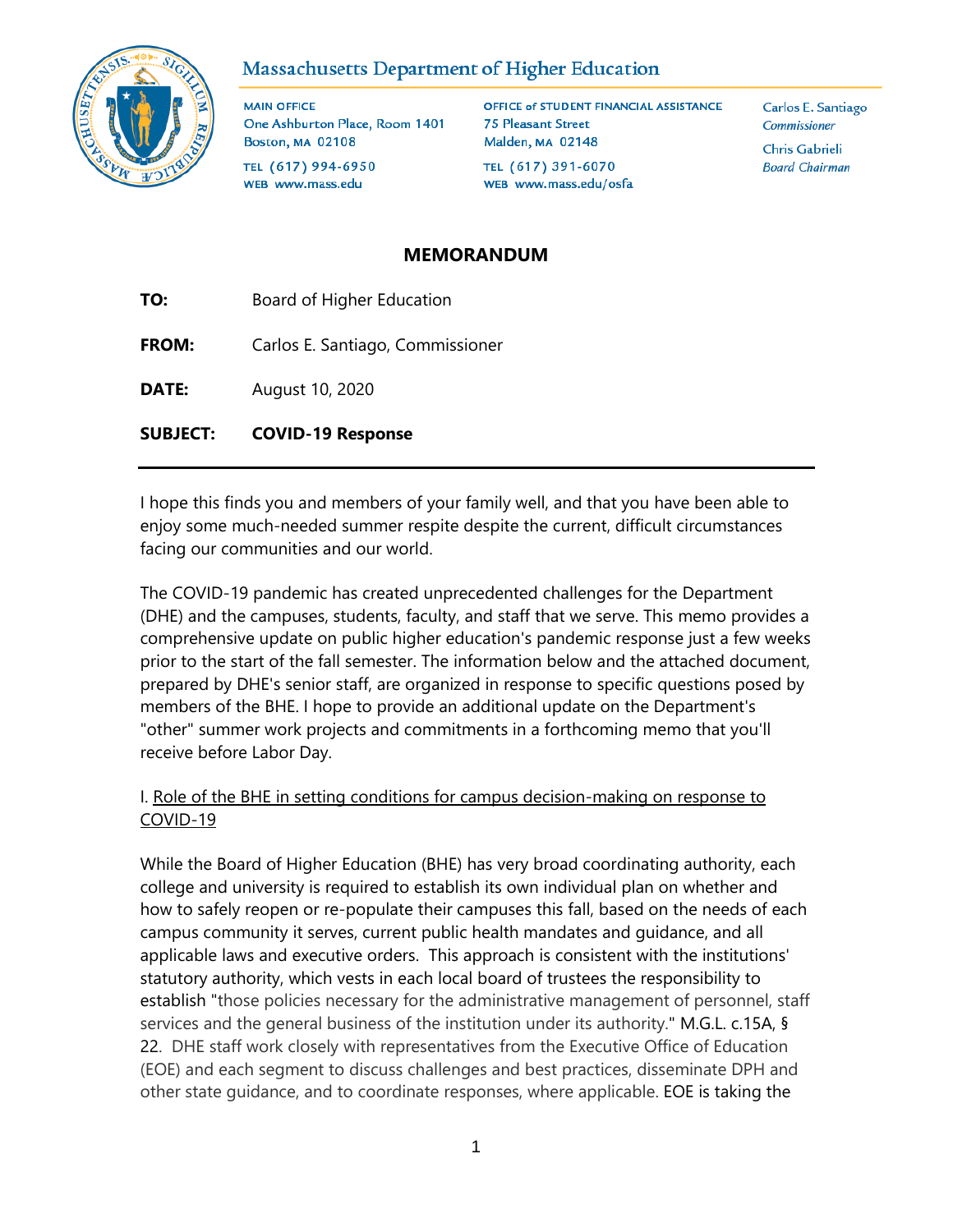lead in facilitating these conversations and helping us to connect the campuses with the Department of Public Health Command Center, and to help facilitate the issuance of relevant guidance in this area.

In terms of statewide coordinating or governing guidance in this realm, we are all looking to the Governor's [Reopening Massachusetts f](https://www.mass.gov/info-details/reopening-massachusetts)ramework. The framework includes sector-specific safety protocols, guidance, and requirements for public and private higher education developed based on currently available epidemiological research, best practices, and stakeholder input. The higher education-specific protocols, guidelines, and requirements [\(Reopening-Higher-Education\)](https://www.mass.gov/info-details/reopening-higher-education), include [Mandatory-Safety-](https://www.mass.gov/info-details/reopening-mandatory-safety-standards-for-workplaces)[Standards](https://www.mass.gov/info-details/reopening-mandatory-safety-standards-for-workplaces) for all workplaces, and what is called the Phase III [Higher-Education-COVID-](https://www.mass.gov/doc/higher-education-covid-19-control-plan/download)[19-Control-Plan.](https://www.mass.gov/doc/higher-education-covid-19-control-plan/download) As you will see, the Control Plan requires the institutions to self-certify that they have adopted the minimum, mandatory workplace safety requirements and to certify whether their fall plans are in alignment with the considerations of the Massachusetts Higher Education COVID-19 Working Group; the complementary document [Safe on Campus](http://aicum.org/wp-content/uploads/2020/07/Updated-Safe-on-Campus-Document-July-29-2020.pdf) is also available to institutions. While Control Plans are not required to be submitted for state review or approval, all public and private higher education institutions are expected to complete the documents and make them available for inspection as may be warranted, and are encouraged to have the documents accessible on their websites.

In addition, while the BHE may not be actively involved in setting new conditions for campus response to COVID-19, Department staff remain vigilant in implementing and enforcing the BHE's existing coordinating, governing, regulatory and funding authority, consistent within the general broader statewide work underway and the sector-specific higher education requirements and recommended protocols referenced above. By way of example, Department staff are:

- actively engaged with campus administrators to help troubleshoot issues related to campus re-populating/ reopening plans;
- conducting labor relations meetings with union representatives for staff and faculty members of AFSCME, APA, MCCC, and MSCA;
- incorporating COVID-19 cost and revenue impact analyses in on-going financial risk assessments of independent higher education institutions;
- monitoring public higher education institutional budgeting and cost management planning (*e.g.,* furloughs);
- requiring that the impact of COVID-19 be reflected in strategic plans and pending LOI/program proposals, on the BHE's behalf;
- mediating student and other consumer complaints related to campus COVID-19 prevention and response plans;
- monitoring changes to federal financial aid regulations, and its implications for state policy; and
- addressing the impact of COVID-19 related to the administration of state financial aid on campus, including access to resources for students.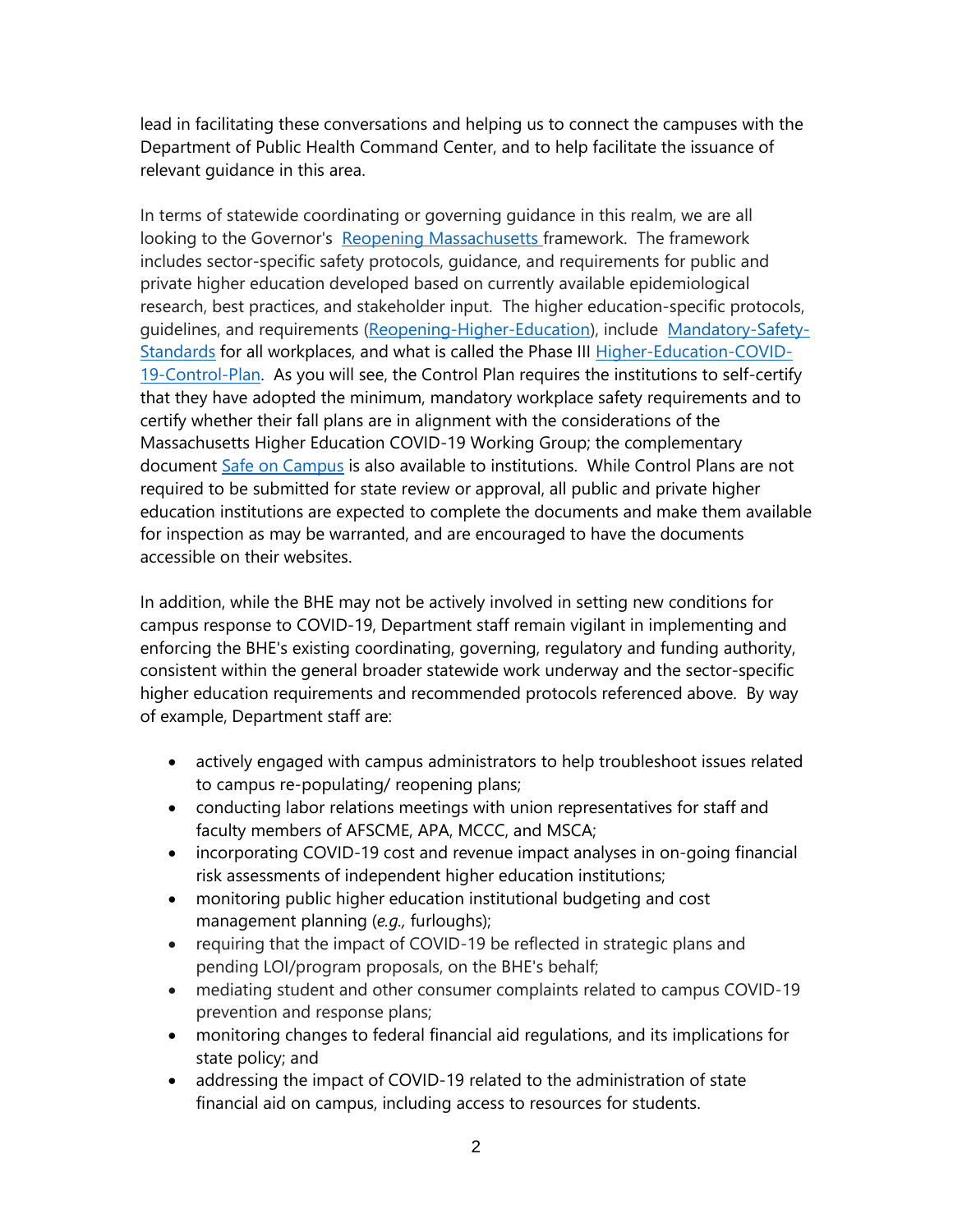#### II. COVID-era Learning Modalities: Current Status

Community Colleges: The community colleges as a segment are primarily offering remote coursework, in a variety of modalities, with very limited in-person classes (often these include work that cannot successfully be accomplished in a remote environment such as labs and nursing practicums). This approach is best classified as "hybrid with limited in-person classes."

State Universities: The State Universities are primarily offering a truly hybrid/blended approach to coursework, in a variety of modalities, with completely remote options, hybrid of remote and in-person, and limited fully in-person classes. In most cases, inperson classes have been modified to adhere to social distancing and other public health protocols through the use of larger spaces, limiting the numbers of persons in a classroom space at one time, and offering alternatives as needed. As of August 6th, all State U residence halls plan to open to a limited extent. The configuration and capacity will differ by campus.

University of Massachusetts. The UMASS system is largely utilizing a hybrid model with limited in-person classes as well. Some campuses are limiting in-person coursework to labs and other essential hands-on courses, while others are holding in-person classes in a blended model, adhering to social distancing and other public health protocols. Residence halls will be open; configuration and capacity will differ by campus. On August 6th UMass Amherst reversed its prior decision to welcome students back to campus, barring all but those who have "essential" in-person classes from living in residence halls. The University will also discourage students from returning to off-campus housing by prohibiting their use of campus facilities such as fitness centers and dining halls.

A detailed campus-by-campus overview of reopening plans is attached.

## III. Budgets and Cost Management

Community colleges and state universities have adopted provisional budgets for FY21 that include working assumptions about state appropriations, enrollment forecasts, auxiliary revenue losses, and increased costs owing to necessary response and mitigation strategies to deal with the coronavirus and re-populate campuses for the Fall term. The EY-Parthenon presentation at the June Board meeting did not specifically include, but did allude to certain cost management options that the campuses might pursue to offset projected net revenue losses from various COVID-19 related scenarios, including dormitory vacancies, lower than projected enrollment for the Fall term, and state appropriations at or below FY20 GAA levels. Some of the campuses, including Salem State University, Westfield State University, and Fitchburg State University have formally requested authority to negotiate with the exclusive representatives of union members to address cost and revenue offsets, including, but not limited to, staff furloughs. Some colleges have proposed eliminating or reducing program offerings after analyzing the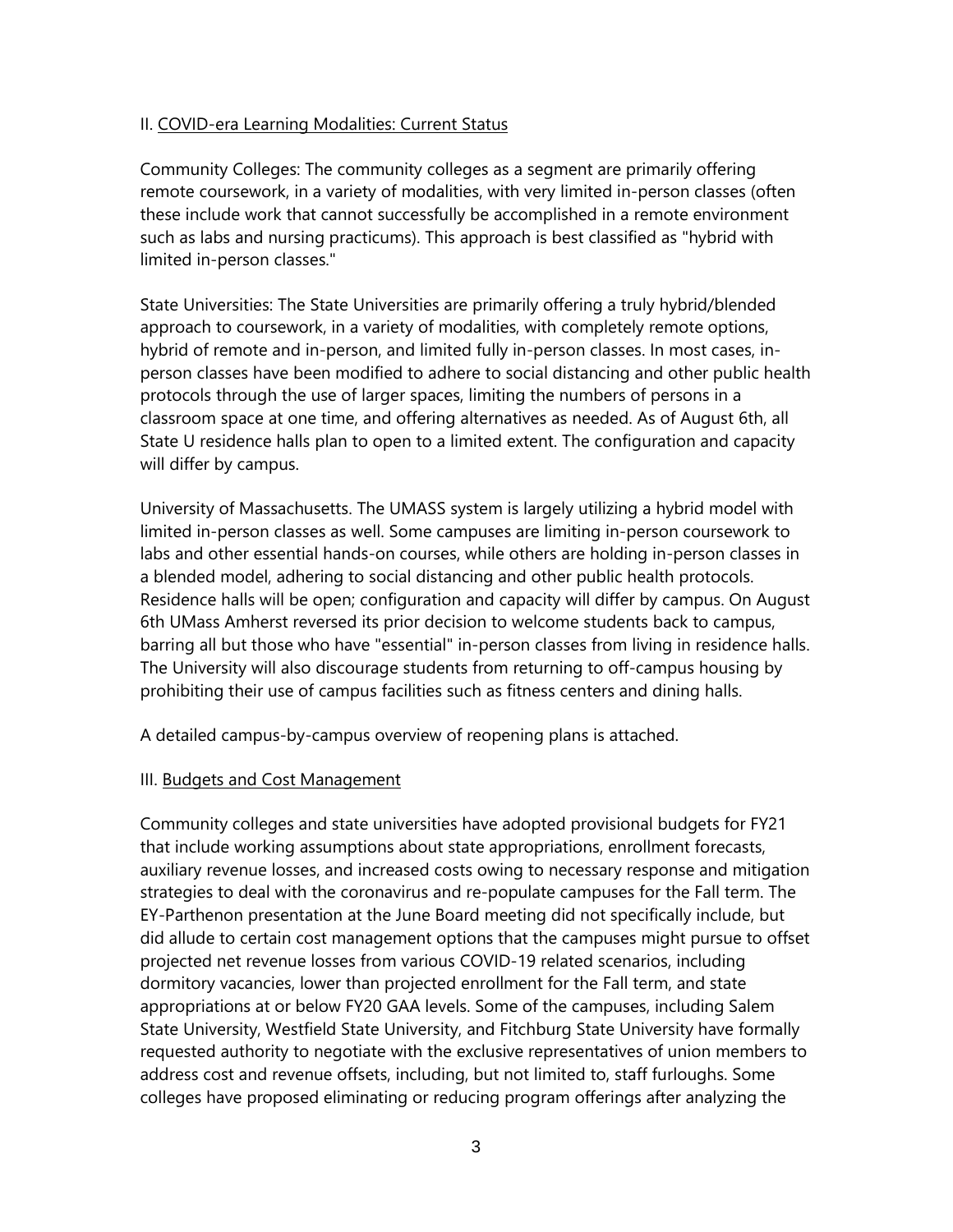projected demand and costs of those courses. In addition, the Governor has approved an allocation of funds from the \$50.8 million discretionary budget from the CARES Act to assess further the financial impacts of COVID-19 on state universities and community colleges, and that work is expected to take place from mid-August through mid-December.

#### IV. Status of Lay-offs, Furloughs and Other Employment Decisions

The measures taken by the institutions have included lay-offs/retrenchments of union and Non-Unit Personnel (NUP) employees, furloughs of union and NUP employees, the offering of Early Retirement Incentive Plans (ERIP) and the delay of re-appointing certain part-time employees. As of August 6, the Department was aware of layoffs/retrenchments at eight of the community colleges, with approximately 522 (mostly part-time) employees impacted.

(Please see below for a campus-by-campus overview of COVID-related employment decisions.)

## V. Innovations in Distance Learning; Meeting Student Needs in Crisis

With community colleges planning to teach almost all courses online and state universities and UMass campuses committed to hybrid learning models, there is a concerted effort underway to improve the remote learning experience for students.

Here are a few specific examples of distance learning innovations and the on-going work to address student needs during the crisis:

Berkshire Community College faculty developing online/hybrid courses for the fall (including 98% of FT faculty) are participating in an intensive 4-week workshop this summer, designed in-house, and founded in equity-minded teaching practices. Rather than simply learning to use technology tools for teaching, faculty are critically examining their course materials – from a student perspective and through an equity lens – and making substantial changes. Examples of equity-minded practices being employed include assignment redesign for increased transparency (using the TILT framework, which has proven to have positive impacts on course-level outcomes for students from underrepresented groups.

Bunker Hill Community College and Cape Cod Community College are implementing virtual science labs for the first time. At the Four C's, Dental Hygiene students were unable to graduate because they could not complete their lab work in the Spring semester. In July, the College created an on-campus "boot camp" which allowed students to complete their lab work virtually over several days, becoming eligible for graduation.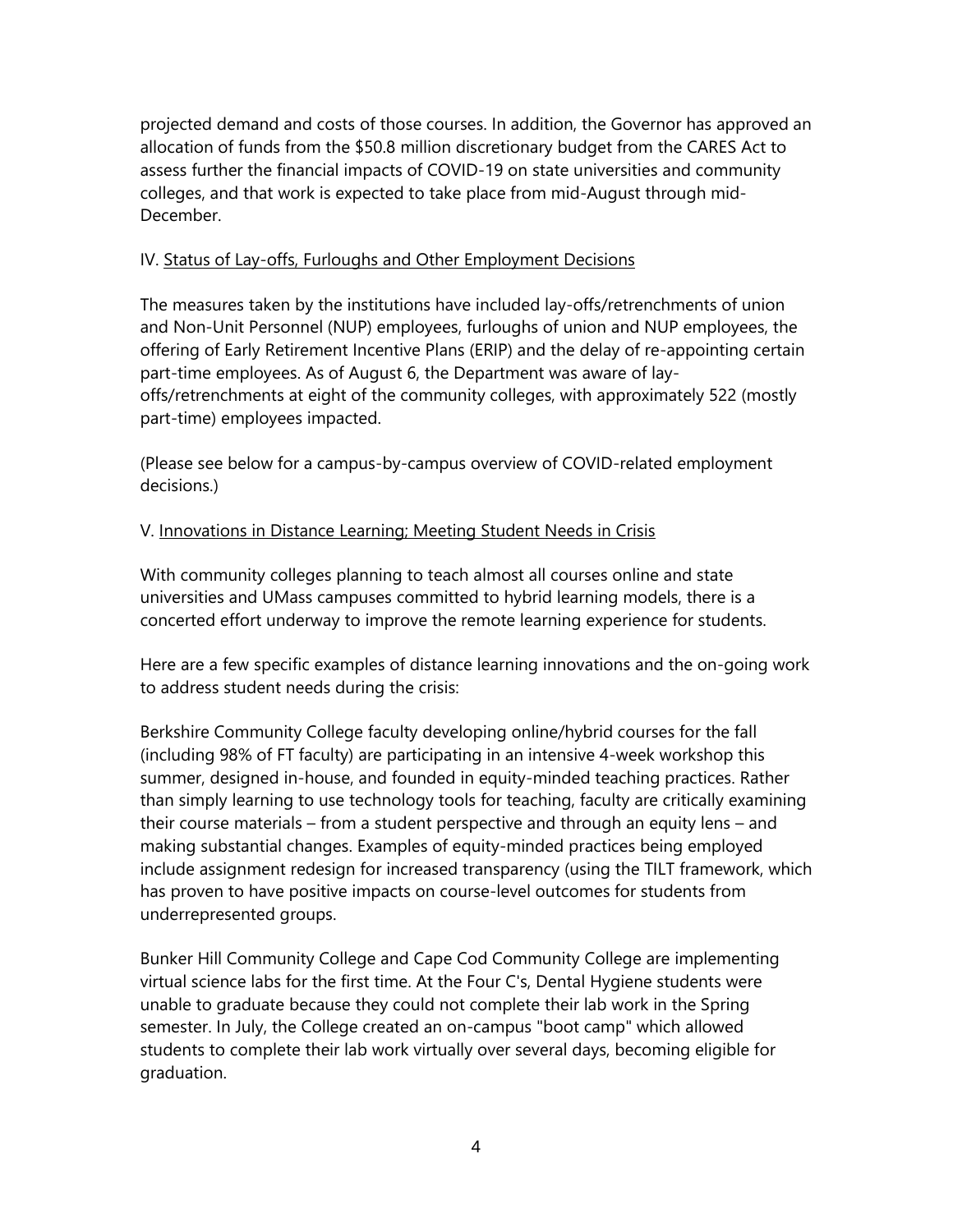Fitchburg State University has hosted more than 30 digital training sessions this summer for 500 faculty and staff. The training has focused on no-cost and low-cost applications that faculty can incorporate into either asynchronous or synchronous classes. One such application, Discord, is already well known to many students and therefore means a very short learning curve for use in their courses. It allows them to present videos in online classes such as game design and freehand drawing. FSU's Education Department will use a digital simulation program that allows teacher candidates to practice teaching in front of "live" avatars.

Framingham State University trained 230 faculty on remote learning strategies in just two days last spring. They have upgraded their technology infrastructure and also invested in a yearly membership in Quality Matters, a non-profit providing courses and professional development to improve the quality of online learning. And yet, like other campuses, Framingham is reporting shortages of essential items such as headsets with microphones, video cameras to record classes, and mobile hot spots.

Northern Essex Community College: Prior to the pandemic, Northern Essex taught 23% of its courses fully online. This fall, 90% of its courses will be taught remotely, including STEM and health courses that have never been taught online before. To better support students, NECC is investing \$100,000 in a new peer-to-peer ambassador program. "Carefully selected for their prior success in online courses, each member of the team of 15 to 20 ambassadors will spend 10 hours a week reaching out to students and connecting them with college resources, such as IT, the library, academic coaching, tutoring and more, all of which are offering remote and virtual services during the pandemic. Ambassadors, who will be paid \$12.75 an hour, will communicate with students using a new chat tool, email, texts, phone, and Blackboard, the college's learning management system. Students who seem to be struggling will be referred to an ambassador by a faculty member."

Through Roxbury Community College's new RoxSTARS technology program, every RCC student in need of a laptop will receive one at no additional cost. In the sudden rush to make more than 350 classes available online at a moment's notice when the COVID-19 crisis hit, RCC distributed more than 100 laptops last spring and made it possible for students to access courses on smartphones. The College also purchased and distributed 50 hotspots to increase student Wi-Fi access and worked directly with cell phone data providers to encourage them to increase data usage at no extra cost to students.

Multiple campuses report increases in student complaints of depression and isolation and are attempting to address these concerns by making virtual support services available and by direct staff outreach. Bunker Hill Community College mobilized its entire staff to call 800 students who "disappeared" when the College went remote in early spring. More than 200 students returned to classes as a direct result of the outreach. In six regions of the state, state universities in partnership with nearby community colleges and community-based youth service organizations continue to support homeless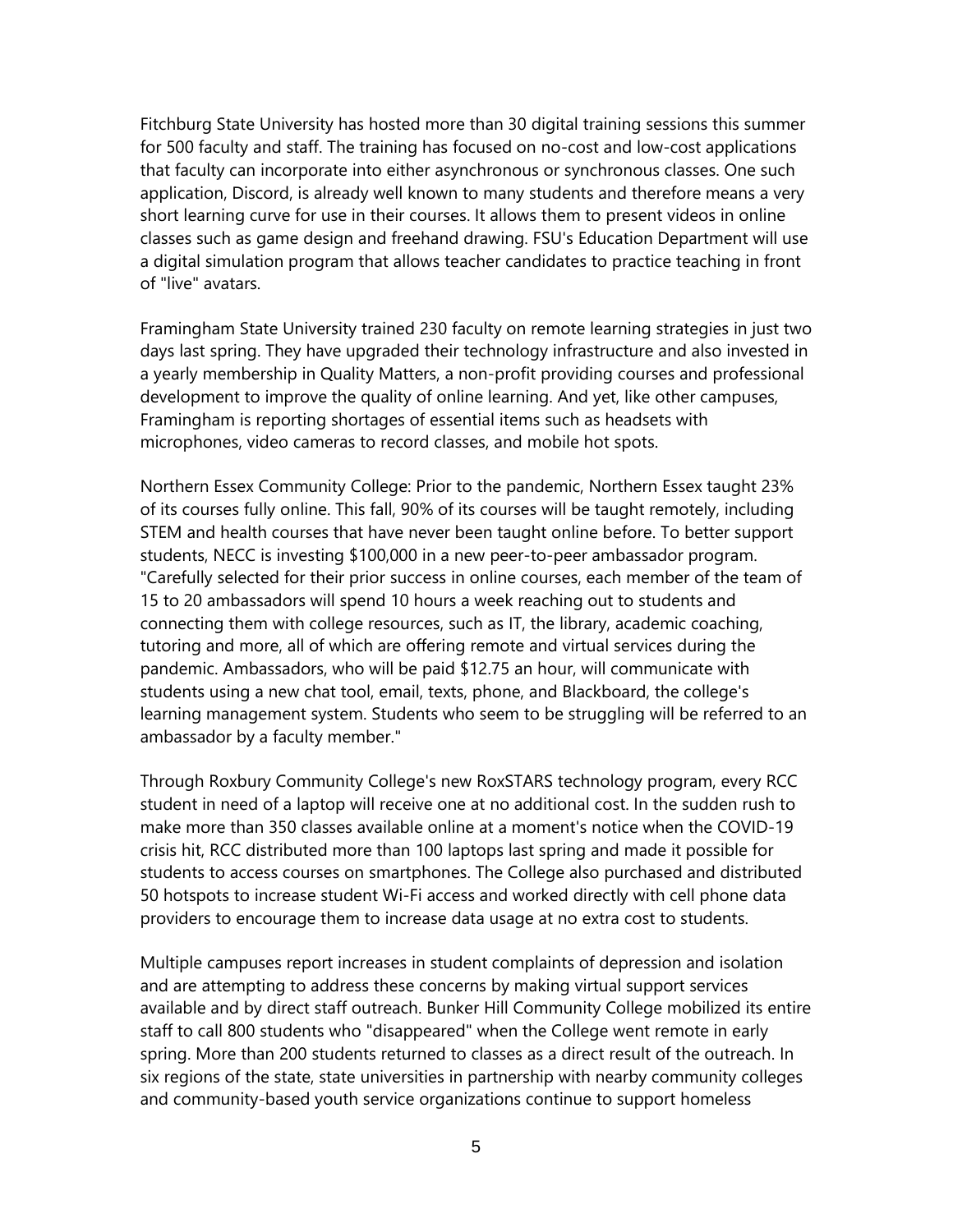students who are housed through a state-funded pilot program. These students receive dorm housing, meal plans, and direct case management services.

## VI. Resources

The Department has created a comprehensive [COVID-19](http://www.mass.edu/covid-19/home.asp) resources page on its web site. It includes the most recent guidance issued by the state for public and private higher education institutions, including links to relevant executive orders, the Mass.gov *[Reopening:](https://www.mass.gov/info-details/reopening-higher-education) Higher Education* resource page, and a link to the more specific Phase III [Higher-Education-COVID-19-Control-Plan,](https://www.mass.gov/doc/higher-education-covid-19-control-plan/download) referenced above.

## VII. Final Thoughts

The DHE is singularly focused on the reopening of our public higher education institutions this fall (in whatever form that might take) as well as the financial risks they currently face. We are also monitoring the financial health of private institutions, both non-profit and for-profit, in response to the recent changes in our oversight and regulatory responsibilities. I welcome and encourage BHE members to ask questions and submit concerns, comments, and suggestions as we navigate these difficult waters. I appreciate the encouragement and support DHE staff have received from many of you as they engage in this important work.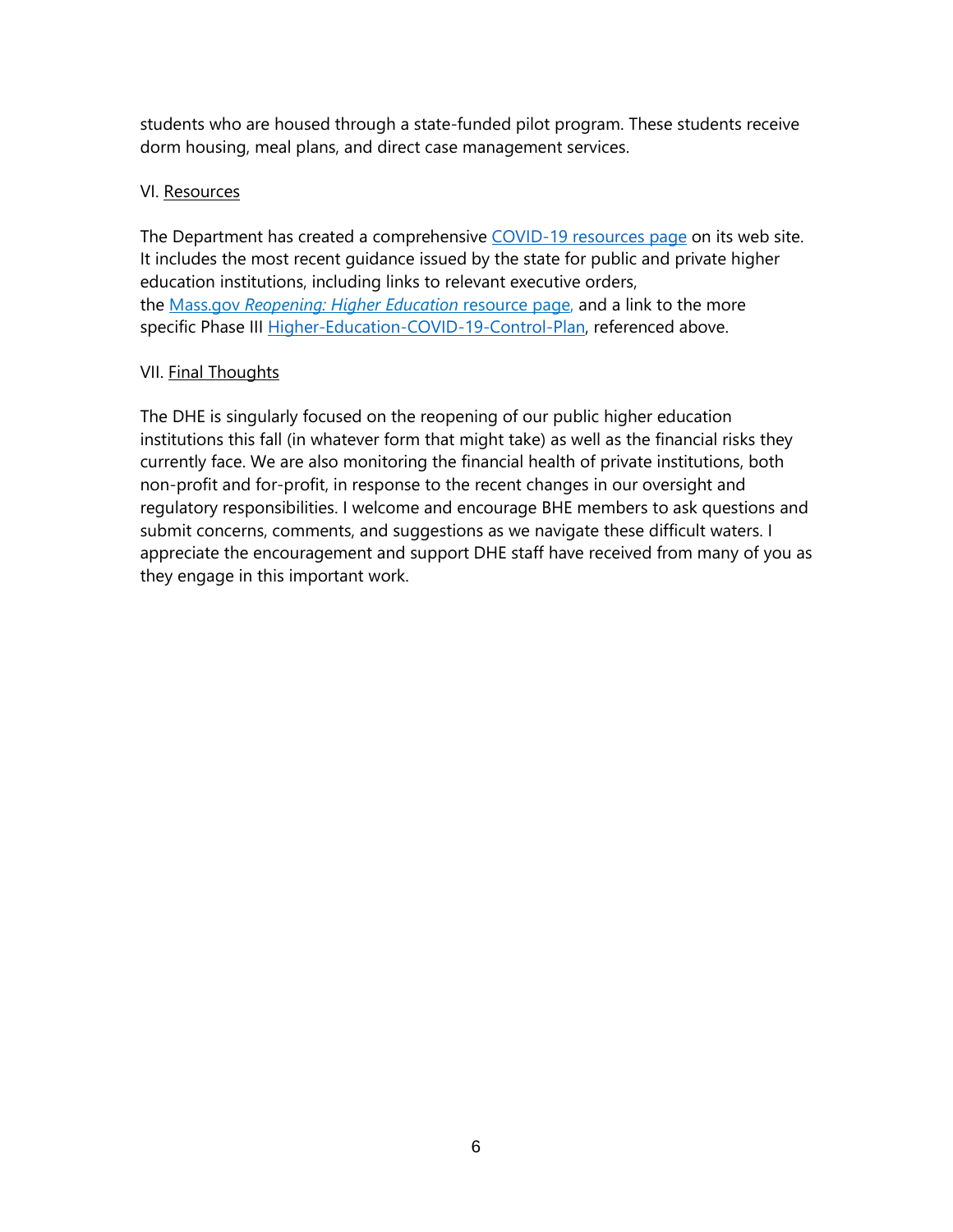## **State University and Community College Personnel Actions/Budget Reduction Actions due to COVID-19 Pandemic as of August 4, 2020**

I. Community Colleges

1. Middlesex, 4/8/20, retrenchment of 11 Part-time MCCC employees and lay- off of 66 "03" PT employees

- 2. Middlesex, 4/10/20, lay-off of 5 AFSCME employees
- 3. QCC, lay-off of 27 "03" PT employees

4. BHCC, 4/14/20, retrenchment of MCCC part-time employees, 35 PT MCCC employees and 109 PT "03" employees

5. Bristol, 4/14/20, retrenchment/lay-off of 35 PT MCCC employees and 109 "03" PT employees

- 6. STCC, 4/17/20, lay-off of 80 "03" employees
- 7. Berkshire, 5/4/20, lay-off of 3 AFSCME employees
- 8. BHCC, 5/17/20, delay re-appointment of MCCC part-time professional staff employees
- 9. GCC, 5/19/20, delay re-appointment of MCCC part-time professional staff employees
- 10. GCC, 5/21/20, lay-off of 2 AFSCME Maintainers and 2 Recreation employees
- 11. BHCC, 5/28/20, ERIP offered to all employees
- 12. CCCC, 6/5/20, delay re-appointing MCCC PT professional staff
- 13. STCC, 6/10/20, ERIP offered to all employees
- 14. NECC, 6/12/20, retrenchment of 12 MCCC staff and 4 AFSCME employees
- 15. STCC, 6/12/20, retrenchment of 10 MCCC faculty and professional staff
- 16. GCC,6/20/20, furlough program of AFSCME employees, 1 day per week

17. QCC, 6/22/20, closure of Early Childhood Center including retrenchment of 12 MCCC employees (5 PT),